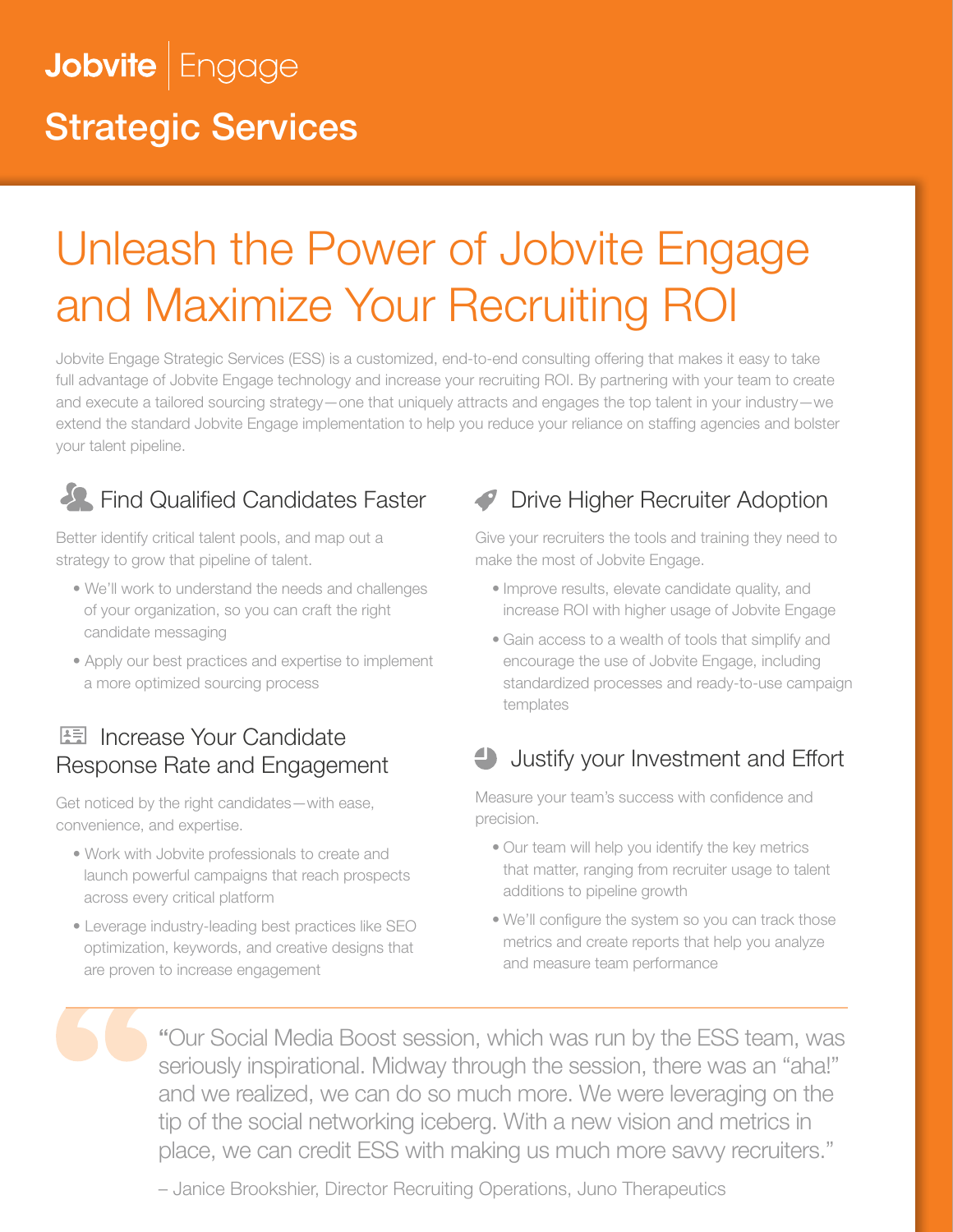# Selecting the Right Jobvite Engage Strategic Services Package

Jobvite offers short and long term strategic services packages to help meet your recruiting goals and needs.

#### Engage Boost Services

Engage Boost Services is our 90-day engagement that allows you to take full advantage of the Jobvite Engage and Refer products to help you reach and cultivate the candidates you're looking for.







CUSTOMIZED NEEDS ASSESSMENT

PASSIVE CANDIDATE PIPELINE ROADMAP

CONFIGURATION & TRAINING



CAMPAIGN CREATION (DEDICATED MARKETING RESOURCE)



RESULTS



ONGOING **SERVICES** 

| <b>FEATURE</b>                               | <b>SILVER</b>   |         |         | <b>GOLD</b>     |           |         | <b>PLATINUM</b> |           |           |
|----------------------------------------------|-----------------|---------|---------|-----------------|-----------|---------|-----------------|-----------|-----------|
| # of People Trained                          | Up to 10 people |         |         | Up to 20 people |           |         | Up to 30 people |           |           |
| * Session                                    | Round 1         | Round 2 | Round 3 | Round 1         | Round 2   | Round 3 | Round 1         | Round 2   | Round 3   |
| <b>Admin Training</b>                        | $\bullet$       |         |         | $\bullet$       |           |         | $\bullet$       |           |           |
| <b>Social Media Boost</b><br><b>Training</b> | $\bullet$       |         |         | $\bullet$       | $\bullet$ |         | $\bullet$       | ◙         | ∞         |
| <b>Recruiter Basic Training</b>              | $\bullet$       |         |         | $\bullet$       | $\bullet$ |         | $\bullet$       | $\bullet$ | $\bullet$ |
| <b>Recruiter Advanced</b><br><b>Training</b> | $\bullet$       |         |         | $\bullet$       | $\bullet$ |         | $\bullet$       | $\bullet$ | ◎         |
| <b>Email Campaing</b><br><b>Training</b>     | ◎               |         |         | $\bullet$       | $\bullet$ |         | $\bullet$       | $\bullet$ | ⊙         |
| <b>Web Campaing Training</b>                 | $\bullet$       |         |         | $\bullet$       | $\bullet$ |         | $\bullet$       | $\bullet$ | ◎         |
| Day in The Life Training                     | $\bullet$       |         |         | $\bullet$       | $\bullet$ |         | $\bullet$       | $\bullet$ | $\bullet$ |
| <b>Delivery Method</b>                       | Remote          |         |         | Remote          |           |         | *On Site        |           |           |
| <b>One Email and Web</b><br>Campaing         | Included        |         |         | Included        |           |         | Included        |           |           |
| <b>Engage Licenses</b>                       | 2-10 licenses   |         |         | 11-20 licenses  |           |         | $20 +$ licenses |           |           |
| <b>Duration</b>                              | 90 days         |         |         | 90 days         |           |         | 90 days         |           |           |

\*Each session will have a maximum of 10 people in order to amplify training and participation \*Onsite delivery is for kick-off only and does not include Travel & Expense